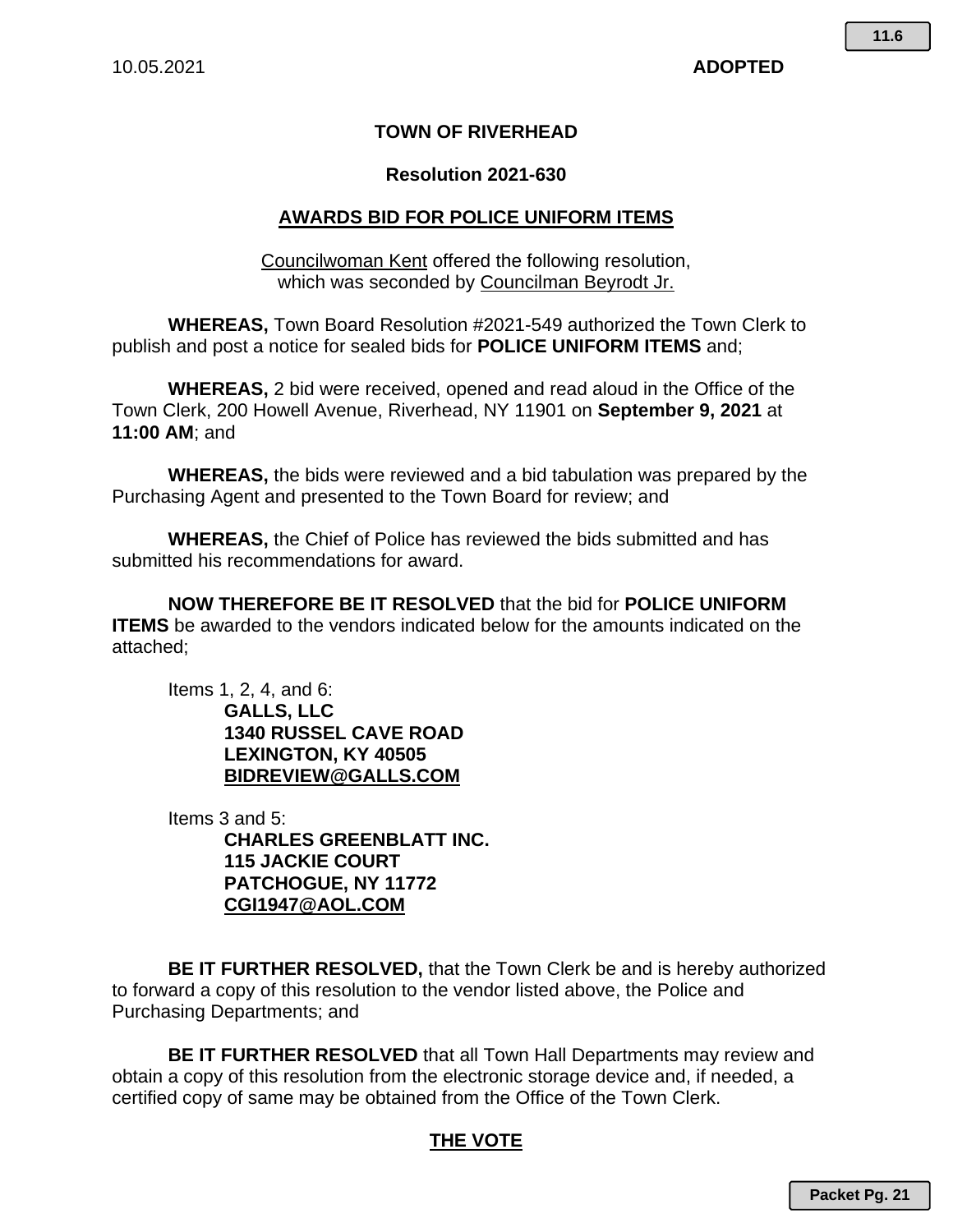| <b>RESULT:</b> | <b>ADOPTED [UNANIMOUS]</b>                     |
|----------------|------------------------------------------------|
| <b>MOVER:</b>  | Catherine Kent, Councilwoman                   |
|                | <b>SECONDER:</b> Frank Beyrodt Jr., Councilman |
| AYES:          | Aguiar, Hubbard, Kent, Beyrodt Jr., Rothwell   |
|                |                                                |

This is to certify that I, the undersigned, Town Clerk of the Town of Riverhead, County of Suffolk, State of New York, have compared the forgoing copy of a Resolution with the original now on file in October 5, 2021 this office and which was duly adopted on

State of New York County of Suffolk } ss: Town of Riverhead

and that the same is a true and correct transcript of said Resolution and the of the whole thereof.

IN WITNESS WHEREOF, I have hereunto set my hand and the official seal of the Town of Riverhead, on October 6, 2021

Diane M. Wilhelm

, Town Clerk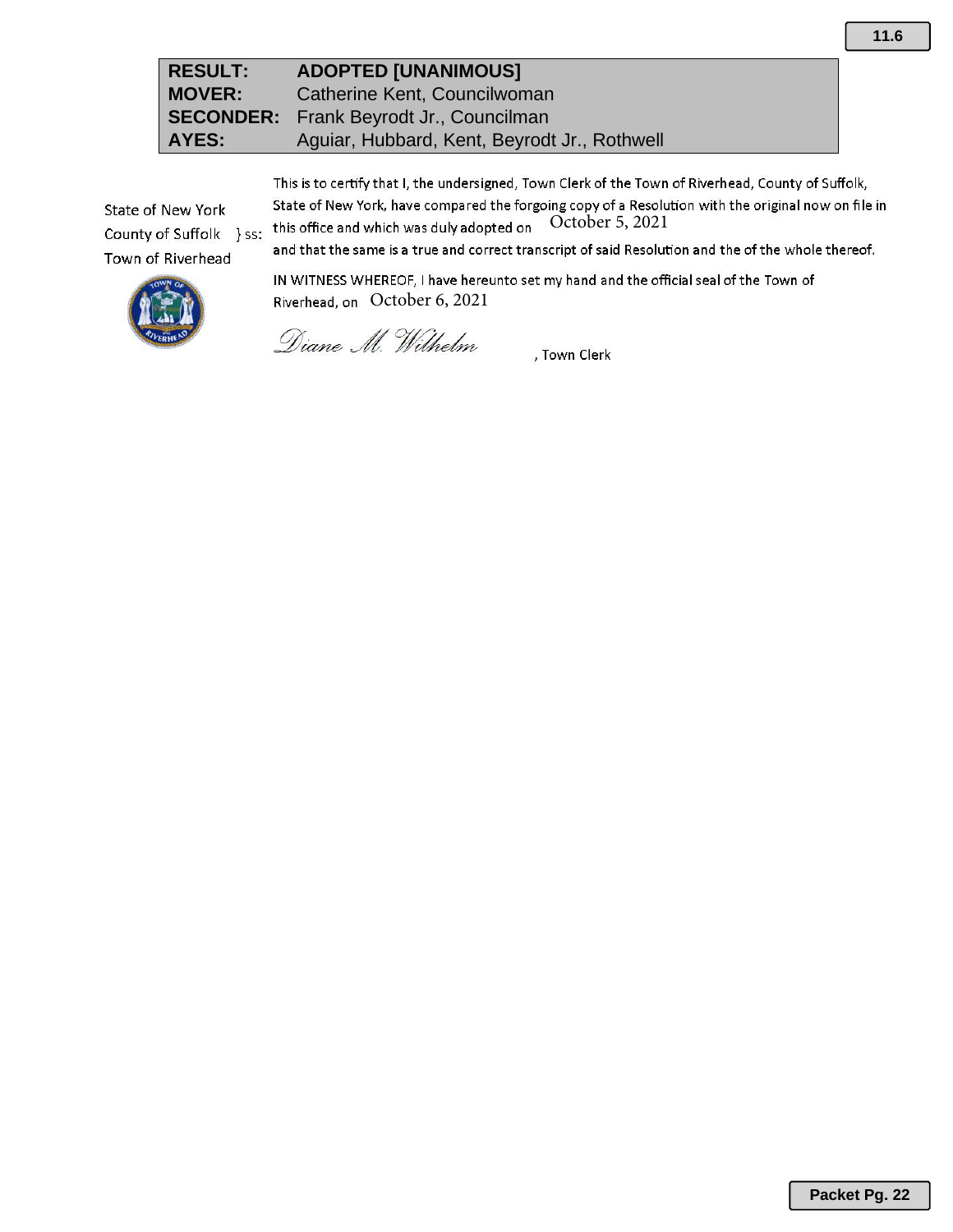# **FISCAL IMPACT STATEMENT OF PROPOSED RIVERHEAD TOWN BOARD LEGISLATION**

| Type of Legislation<br>А.                                                                                | Resolution x<br>Local Law                                                                                                                                                                                                                    |                    |
|----------------------------------------------------------------------------------------------------------|----------------------------------------------------------------------------------------------------------------------------------------------------------------------------------------------------------------------------------------------|--------------------|
| В.                                                                                                       | Title of Proposed Legislation: Awards Bid for Police Uniform Items                                                                                                                                                                           |                    |
| Purpose of Proposed Legislation:<br>C.                                                                   |                                                                                                                                                                                                                                              |                    |
| Will the Proposed Legislation Have a Fiscal Impact?<br>D.                                                | Yes x<br>No                                                                                                                                                                                                                                  |                    |
| Е.                                                                                                       | If the answer to section D is "yes", select (a) or (b) below and initial or detail as applicable:                                                                                                                                            |                    |
| (a)<br>complete H,I and J;                                                                               | The fiscal impact can be absorbed by Town/department existing resources set forth in approved Town Annual Budget x<br>(example:routine and budgeted procurement of goods/services)*if selecting E(a), please initial then skip items F,G and |                    |
| (b)                                                                                                      | The description/explanation of fiscal impact is set forth as follows:                                                                                                                                                                        |                    |
| F.<br>5 Years                                                                                            | If the answer to E required description/explanation of fiscal impact (E(b)), please describe total Financial Cost of Funding over                                                                                                            |                    |
| <b>Proposed Source of Funding</b><br>G.<br>Appropriation Account to be Charged: A01-3-3120-425-000-00000 |                                                                                                                                                                                                                                              |                    |
| Grant or other Revenue Source:                                                                           |                                                                                                                                                                                                                                              |                    |
| Appropriation Transfer (list account(s) and amount):                                                     |                                                                                                                                                                                                                                              |                    |
|                                                                                                          |                                                                                                                                                                                                                                              |                    |
| H. Typed Name &<br>Title of                                                                              | I. Signature of Preparer                                                                                                                                                                                                                     | J. Date<br>9/27/21 |
| Preparer: Teresa<br><b>Baldinucci</b>                                                                    |                                                                                                                                                                                                                                              |                    |
|                                                                                                          | eresa Baldinucci<br>10/5/2021<br>Teresa Baldinucci                                                                                                                                                                                           |                    |
| K. Accounting Staff<br>Name & Title                                                                      | L. Signature of Accounting Staff                                                                                                                                                                                                             | M. Date<br>9/28/21 |
| William Rothaar,<br>Accounting                                                                           | William Rothans                                                                                                                                                                                                                              |                    |
| Department                                                                                               | <b>William Rothaar</b>                                                                                                                                                                                                                       |                    |